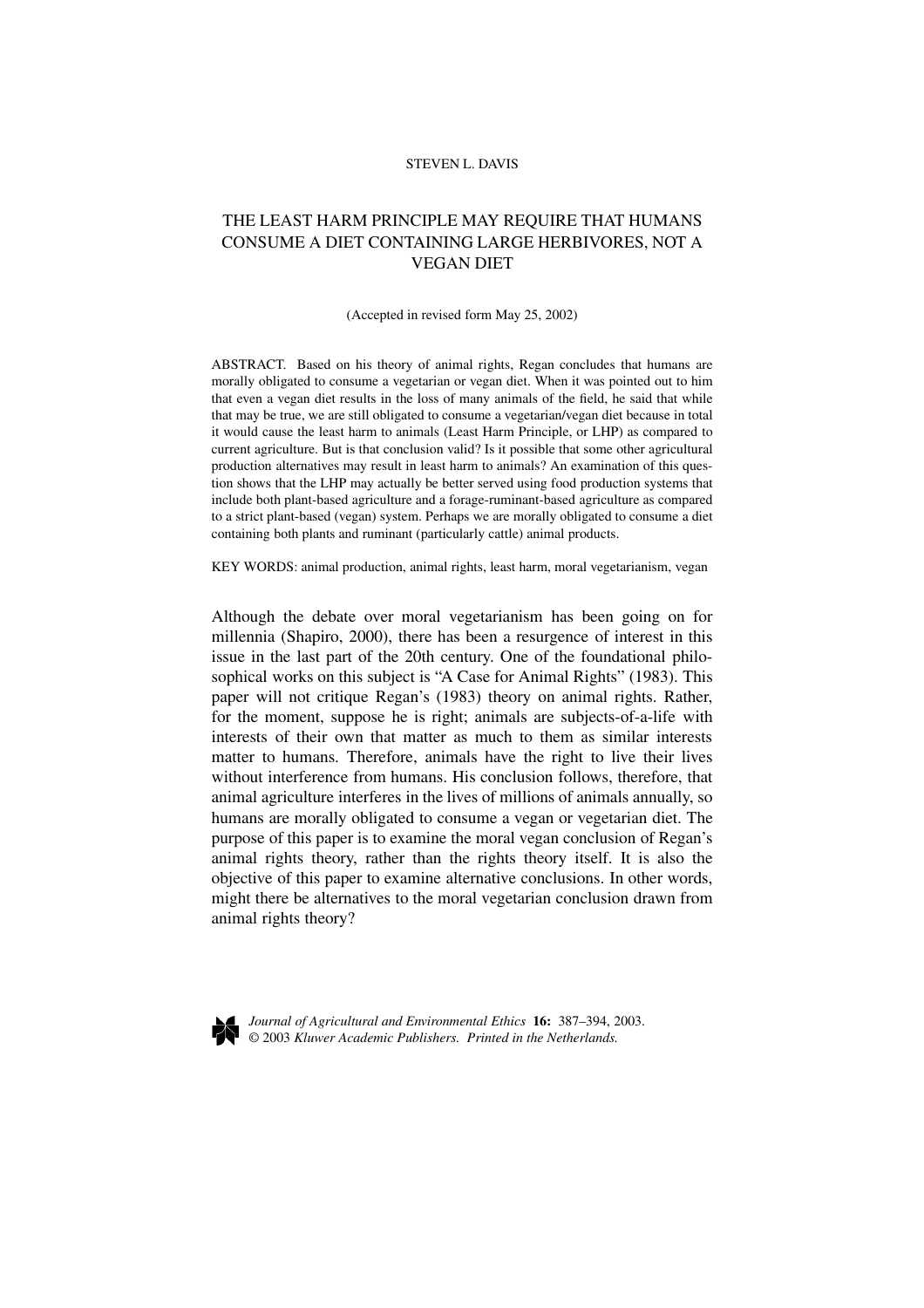### THE CONCEPT OF LEAST HARM

As I was thinking about the vegan conclusion, I remembered my childhood on the farm and where our food comes from and how it is produced. Specifically, I remembered riding on farm equipment and seeing mice, gophers, and pheasants in the field that were injured or killed every time we worked the fields. Therefore, I realized that animals of the field are killed in large numbers annually to produce food for humans. Kingsolver (2001) describes these killings very effectively. "I've watched enough harvests to know that cutting a wheat field amounts to more decapitated bunnies under the combine than you would believe." "She stopped speaking when her memory lodged on an old vision from childhood: A raccoon she found just after the hay mower ran it over. She could still see the matted grey fur, the gleaming jaw bone and shock of scattered teeth. *...*" Consequently, a vegan diet doesn't necessarily mean a diet that doesn't interfere in the lives of animals. In fact, production of corn, beans, rice, etc. kills many animals, as this paper will document. So, in 1999, I sent an email to Regan, pointing this out to him. Then I asked him, "What is the morally relevant difference between the animals of the field and those of the farm that makes it acceptable to kill some of them (field mice, etc.) so that humans may eat, but not acceptable to kill others (pigs, etc.) so we may eat?" His reply (Regan, 1999, personal communication) was that we must choose the method of food production that causes the least harm to animals. (I will refer to this concept as The Least Harm Principle or LHP.) In his book, Regan (1983) calls this the "minimize harm principle" and he describes it in the following way:

Whenever we find ourselves in a situation where all the options at hand will produce some harm to those who are innocent, we must choose that option that will result in the least total sum of harm.

It seems that Regan is saying that least harm would be done to animals in the production of a plant-based diet, because then at least you wouldn't be killing both the animals of the farm and those of the field, thus supporting the conclusion that humans are morally obligated to consume a vegan diet. But is that conclusion the one that best satisfies the LHP? Are there other ways of accomplishing least harm?

I find Regan's vegan conclusion to be problematic because he seems to think that there are no other alternatives. There is an old adage to the effect, "There is more than one way to skin a cat." Do alternative food production systems exist that may cause even less harm to animals?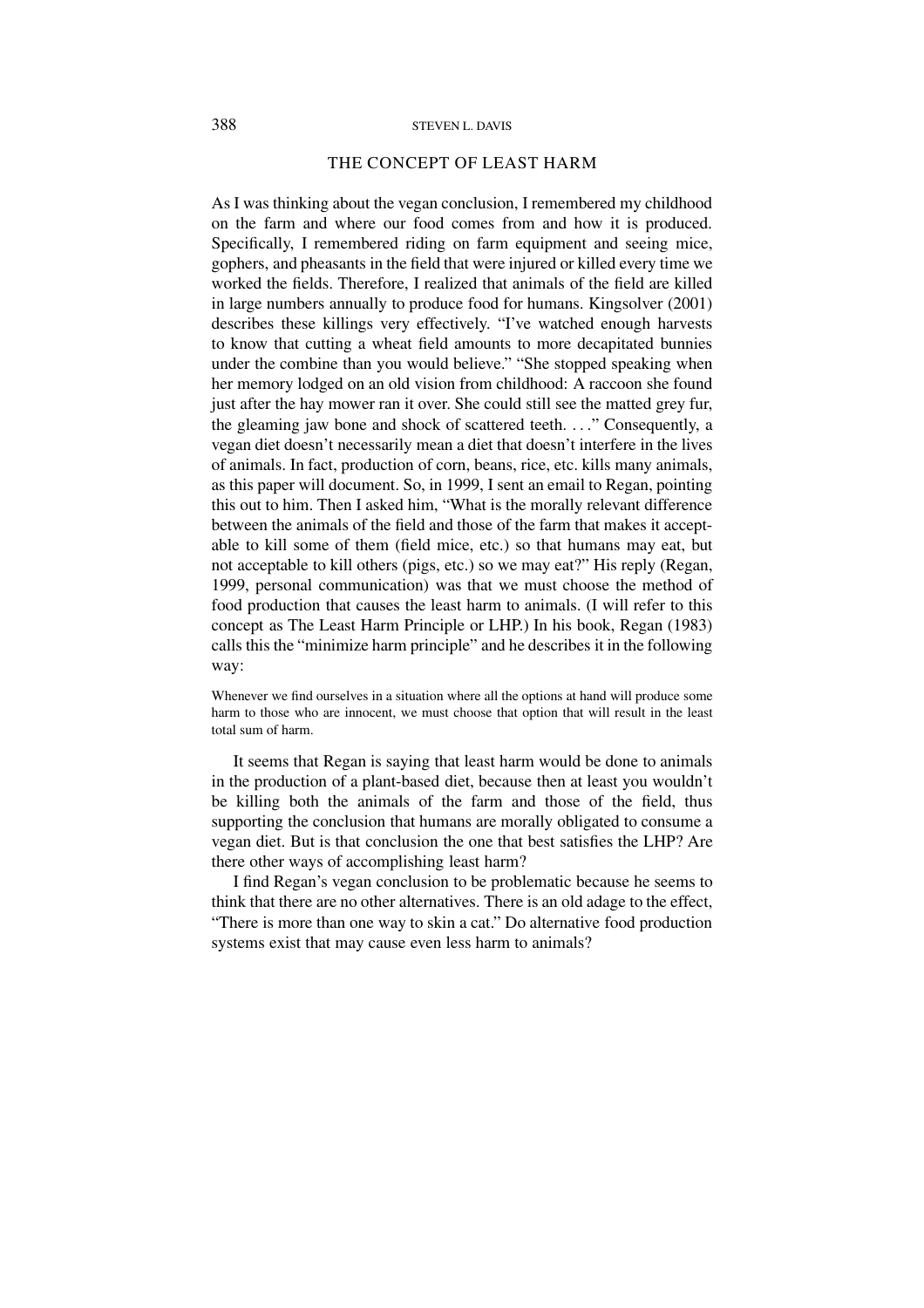# HOW MANY ANIMALS OF THE FIELD WOULD DIE IF A VEGAN DIET WERE ADOPTED?

Animals living in and around agricultural fields are killed during field activities and the greater the number of field activities, the greater the number of field animals that die. A partial list of animals of the field in the USA include opossum, rock dove, house sparrow, European starling, black rat, Norway rat, house mouse, Chukar, gray partridge, ring-necked pheasant, wild turkey, cottontail rabbit, gray-tailed vole, and numerous species of amphibians (Edge, 2000). In addition, Edge (2000) says, "production of most crops requires multiple field operations that may include plowing, disking, harrowing, planting, cultivating, applying herbicides and pesticides as well as harvesting." These practices have negative effects on the populations of the animals living in the fields. For example, just one operation, the "mowing of alfalfa caused a 50% decline in graytailed vole population" (Edge, 2000). Although these examples represent crop production systems in the USA, the concept is also valid for intensive crop production in any country. Other studies have also examined the effect of agricultural tillage practices on field animal populations (Johnson et al., 1991; Pollard and Helton, 1970; Tew et al., 1992).

Although accurate estimates of the total number of animals killed by different agronomic practices from plowing to harvesting are not available, some studies show that the numbers are quite large. Kerasote (1993) describes it as follows: "When I inquired about the lives lost on a mechanized farm, I realized what costs we pay at the supermarket. One Oregon farmer told me that half of the cottontail rabbits went into his combine when he cut a wheat field, that virtually all of the small mammals, ground birds, and reptiles were killed when he harvested his crops. Because most of these animals have been seen as expendable, or not seen at all, few scientific studies have been done measuring agriculture's effects on their populations." In a study that has been done to examine the effect of harvesting grain crops, Tew and Macdonald (1993) reported that mouse population density dropped from 25/ha preharvest to less than 5/ha postharvest. This decrease was attributed to both migration out of the field and to mortality. They estimated the mortality rate to be 52%. In another study, Nass et al. (1971) reported that the mortality rate of Polynesian rats was 77% during the harvest of sugar cane in Hawaii. These are the estimated mortality rates for only a single species, and for only a single operation (i.e., harvesting). Therefore, an estimate somewhere between 52 and 77% (say 60%) for animals of all kinds killed during the production year would be reasonable. If we multiply the population density shown in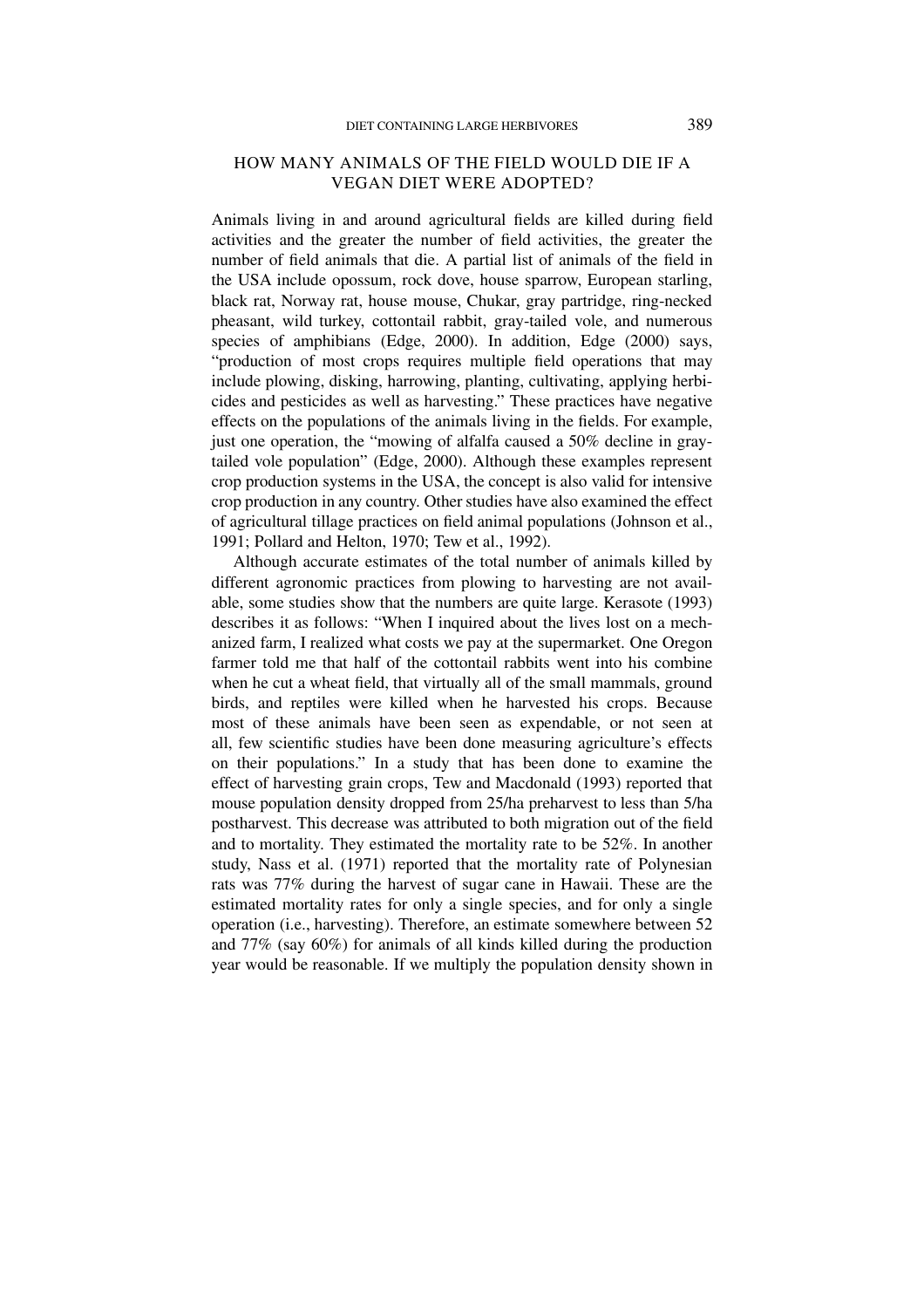Tew and Macdonald's (1993) paper (25/ha) times a 60% mortality rate, that equals a mortality of 15 animals/ha each year.

If that is true, how many animals would die annually in the production of a vegan diet? There are 120 million ha of cropland harvested in the USA (USDA, 1997) each year. If all of that land was used to produce crops to support a vegan diet, and if 15 animals of the field are killed per ha per year, then  $15 \times 120$  million = 1800 million or 1.8 billion animals would be killed annually to produce a vegan diet for the USA.

# WOULD A PASTURE/RUMINANT MODEL KILL FEWER ANIMALS?

Production of forages, such as pasture-based forages, would cause less harm to field animals (kill fewer) than intensive crop production systems typically used to produce food for a vegan diet. This is because pasture forage production requires fewer passages through the field with tractors and other farm equipment. The killing of animals of the field would be further reduced if herbivorous animals (ruminants like cattle) were used to harvest the forage and convert it into meat and dairy products. Would such production systems cause less harm to the field animals? Again, accurate numbers aren't available comparing the number of animals of the field that are killed with these different cropping systems, but, "The predominant feeling among wildlife ecologists is that no-till agriculture will have broadly positive effects on mammalian wildlife" populations (Wooley et al., 1984). Pasture-forage production, with herbivores harvesting the forage, would be the ultimate in "no-till" agriculture. Because of the low numbers of times that equipment would be needed to grow and harvest pasture forages it would be reasonable to estimate that the pasture-forage model may reduce animals deaths. In other words, perhaps only 7.5 animals of the field per ha would die to produce pasture forages, as compared to the intensive cropping system (15/ha) used to produce a vegan diet.

If half of the total harvested land in the US was used to produce plant products for human consumption and half was used for pasture-forage production, how many animals would die annually so that humans may eat?

| 60 million ha, plant production $\times$ 15 animals/ha                  | $=$ 0.9 billion      |
|-------------------------------------------------------------------------|----------------------|
| 60 million ha, forage production $\times$ 7.5 animals/ha = 0.45 billion |                      |
| Total:                                                                  | 1.35 billion animals |

According to this model then, fewer animals (1.35 billion) would die than in the vegan model (1.8 billion). As a result, if we apply the LHP as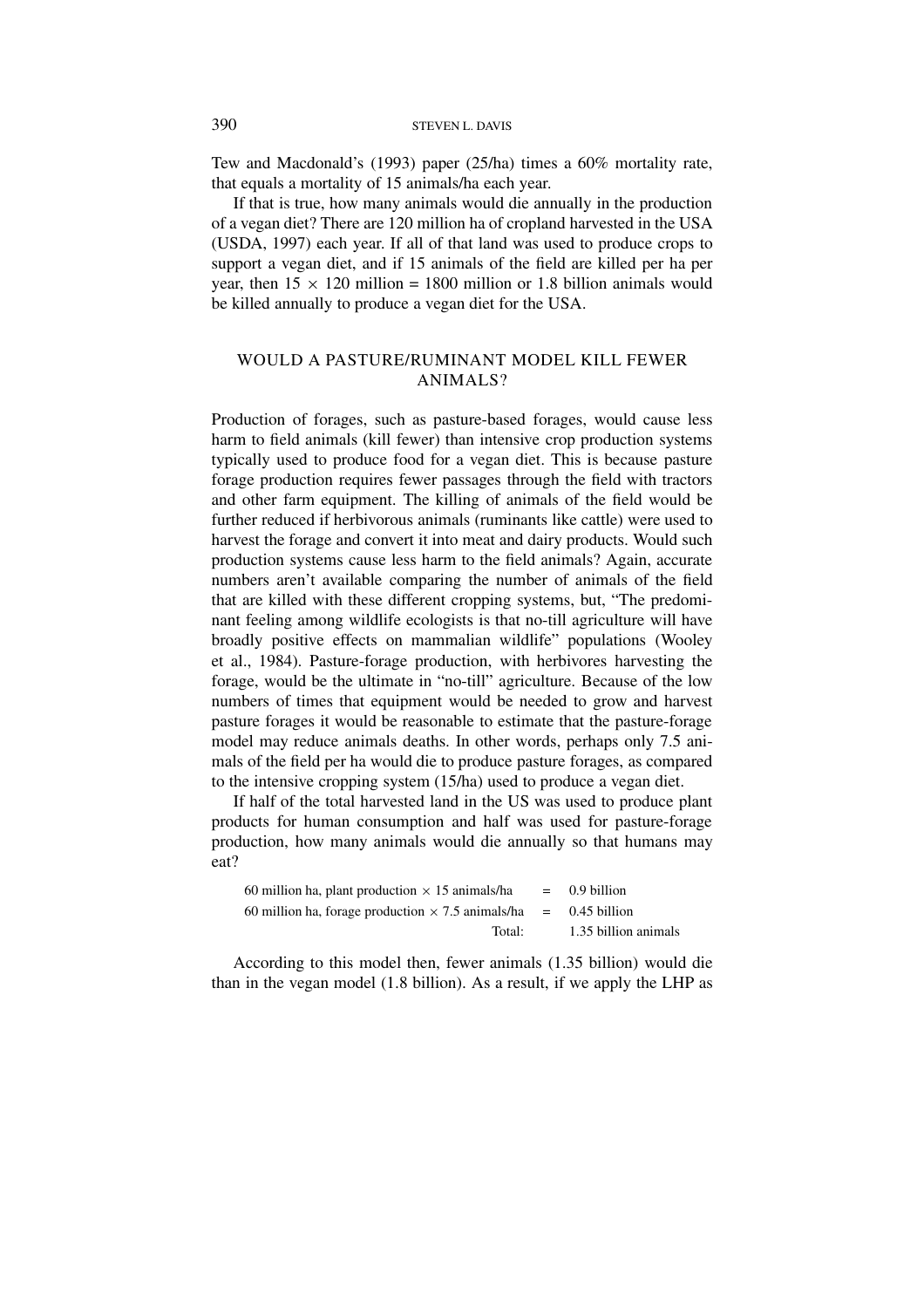### DIET CONTAINING LARGE HERBIVORES 391

Regan did for his vegan conclusion, it would seem that humans are morally obligated to consume a diet of vegetables and ruminant animal products.

But what of the ruminant animals that would need to die to feed people in the pasture-forage model? According to USDA numbers quoted by Francione (2000), of the 8.4 billion farm animals killed each year for food in the US, approximately 8 billion of those are poultry and only 37 million are ruminants (cows, calves) the remainder includes pigs and other species. Even if the numbers of cows and calves killed for food each year was doubled to 74 million to replace the 8 billion poultry, the total number of animals that would need to be killed under this alternative method would still be only 1.424 billion, still clearly less than in the vegan model.

### OTHER ALTERNATIVES

The pasture/ruminant model would have other advantages. For one, it would provide habitat for many species of animals and insects, helping them to survive. In addition, ruminants are capable of surviving and producing on diets containing only forages, which humans cannot digest. This is beneficial in two ways. First, crops such as corn and soybeans could all be fed to humans instead of to animals. Second, pasture forage can be produced on lands that are too rough to be usable to produce crops for human consumption. Grasses are currently grown and harvested by cows in many countries on lands that are too hilly, and/or rocky, and/or dry to be usable for production of crops like corn and soybeans.

Are there other alternatives that would cause "Least Harm"? As I have discussed this analysis with others, additional alternatives have been suggested. These include the following:

- 1. Another alternative, suggested recently by PETA (2001), recommends that if we are going to eat meat, we should kill the largest animals possible, thereby reducing the number of animals that would need to die to feed humans (LHP). In fact, they have suggested that blue whales, the largest known living animal would be the ideal choice. This suggestion strikes me as unsustainable, because it would be impossible to find adequate numbers of adult animals to harvest without totally depleting the population.
- 2. A third alternative, suggested by Peter Cheeke (personal communication), would be to eliminate intensive agriculture altogether and have everyone produce their own vegan diet on small plots of land using notill production systems to reduce killing/harm to animals of the field. I believe that this system would also be unpractical and not viable. The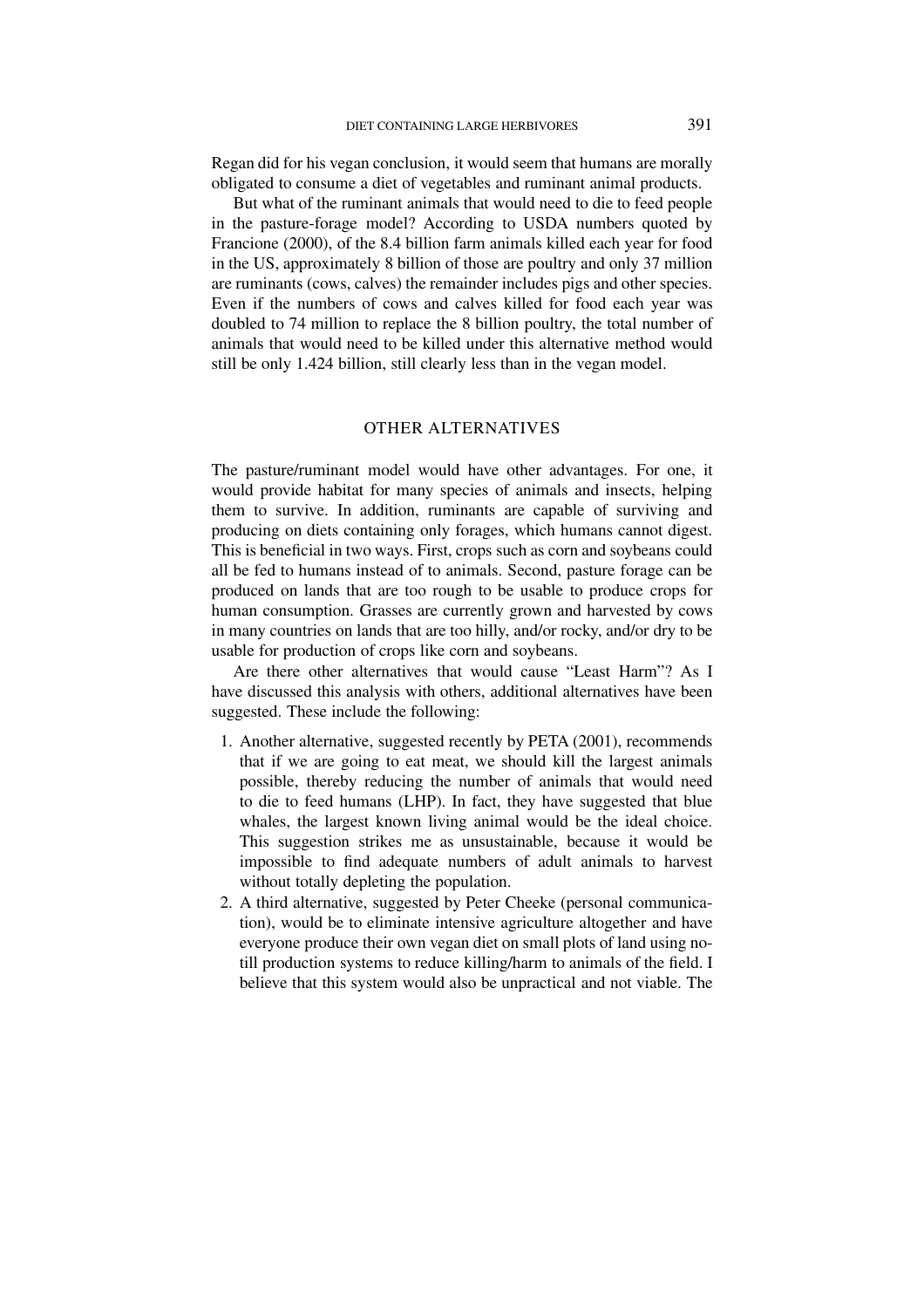human populations are too large, land is concentrated in the hands of the few rather than many, and social systems would need to revert to those of primitive cultures.

- 3. But if herbivores are used, wouldn't it cause least harm if we used the fewest possible, therefore, the largest herbivores? Elephants might be used, but in practical terms, I believe that the majority of people would object to eating elephants. Large draft horse breeds developed previously as working horses, may be up to twice the size of a cow. Perhaps they could be used to harvest or convert forages into meat and dairy products. Again, I don't believe many humans would support this option; otherwise there would already be more people willing to consume horsemeat.
- 4. Kerasote (1993) proposed that least harm would be done if humans were to hunt locally, particularly large animals like elk for their own food. But his least harm concept appears to be related as much to least harm to the environment (less fossil fuel consumption) as least harm to animals. Furthermore, this doesn't seem to be a practical idea, because there are too few animals and there would be too many hunters. As Taylor (1999) said, one "issue that arises from Kerasote's argument is whether hunting for one's food is practical on a large scale."

# INTENDED VS. UNINTENDED DEATHS

Taylor (1999) says that another issue arises from Karasote's argument, and that is the matter of intentional infliction of harm versus harm that is the unintentional, but a foreseeable side effect of one's actions. The animals of the field die not intentionally, but incidentally as a consequence of producing food for humans. On the other hand, farm animals (chickens, pigs, cows, and sheep) are killed intentionally to provide food for humans. Perhaps I don't fully understand the nuances or moral significance of this difference, but it seems to me that the harm done to the animal is the same – dead is dead. Furthermore, many farmers do intentionally kill some animals of the field because their presence causes reduced yields. Taylor (1999) says about the questions of intent, "A utilitarian is likely to see no moral difference between the two, since utilitarianism holds that it is consequences that count and not intentions."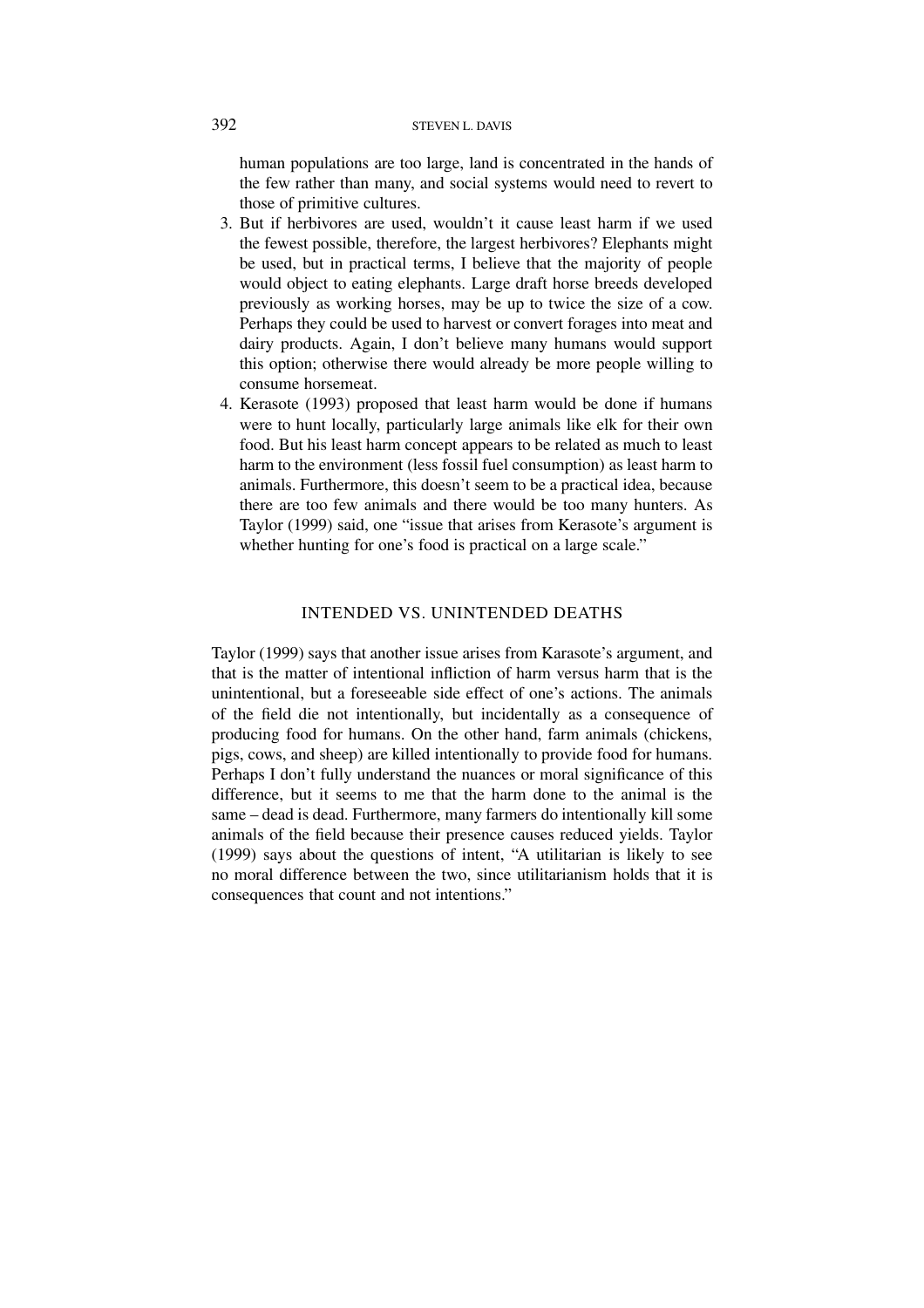#### DIET CONTAINING LARGE HERBIVORES 393

### **CONCLUSION**

- 1. Vegan diets are not bloodless diets. Millions of animals of the field die every year to provide products used in vegan diets.
- 2. Several alternative food production models exist that may kill fewer animals than the vegan model.
- 3. More research is needed to obtain accurate estimations of the number of field animals killed in different crop production systems.
- 4. Humans may be morally obligated to consume a diet from plant based plus pasture-forage-ruminant systems.

## ACKNOWLEDGEMENTS

This work was supported by the Oregon Agricultural Experiment Station.

### REFERENCES

- Comstock, G., *Is There a Moral Obligation to Save the Family Farm?* (Iowa State University Press, Ames, IA), p. 400.
- Edge, W. D., "Wildlife of Agriculture, Pastures, and Mixed Environs," in D. H. Johnson and T. A. O'Neill (eds.) *Wildlife-Habitat Relationships in Oregon and Washington* (Oregon State University Press, Corvallis, OR, 2000), pp. 342–360.
- Francione, G. L., *Introduction to Animal Rights: Your Child or the Dog?* (Temple University Press, Philadelphia, PA, 2000), p. xx.
- Johnson, I. P., J. R. Flowerdew, and R. Hare, "Effects of Broadcasting and Drilling Methiocarb Molluscicide Pellets on Field Populations of Wood Mice, *Apodemus sylvaticus*," *Bull. Environ. Contam. and Toxicol*. 46 (1991), 84–91.
- Kerasote, T., *Bloodties: Nature, Culture, and the Hunt* (Random House, NY, 1993), pp. 232, 233, and 254, 255.

Kingsolver, B., *Prodigal Summer* (Harper Collins, NY, 2001), pp. 322–323.

Nass, R. D., G. A. Hood, and G. D. Lindsey, "Fate of Polynesian Rats in Hawaiian Sugar Cane Fields During Harvest," *J. Wildlife Management* 35(1971), 353–356.

PETA. EatTheWhales.com, 2001.

- Pollard, E. and T. Relton, "A Study of Small Mammals in Hedges and Cultivated Fields," *J. of Applied Ecol*. 7 (1970), 549–557.
- Regan, T., *A Case for Animal Rights* (University of California Press, Berkeley, CA, 1983), pp. 266–329.

Shapiro, L. S., *Applied Animal Ethics* (Delmar Press, Albany, NY, 2000), pp. 25–36.

- Taylor, A., *Magpies, Monkeys, and Morals: What Philosophers say about Animal Liberation* (Broadview Press, Ontario, Canada, 1999), p. 87.
- Tew, T. E. and D. W. Macdonald. "The Effects of Harvest on Arable Wood Mice," *Biological Conservation* 65 (1993), 279–283.